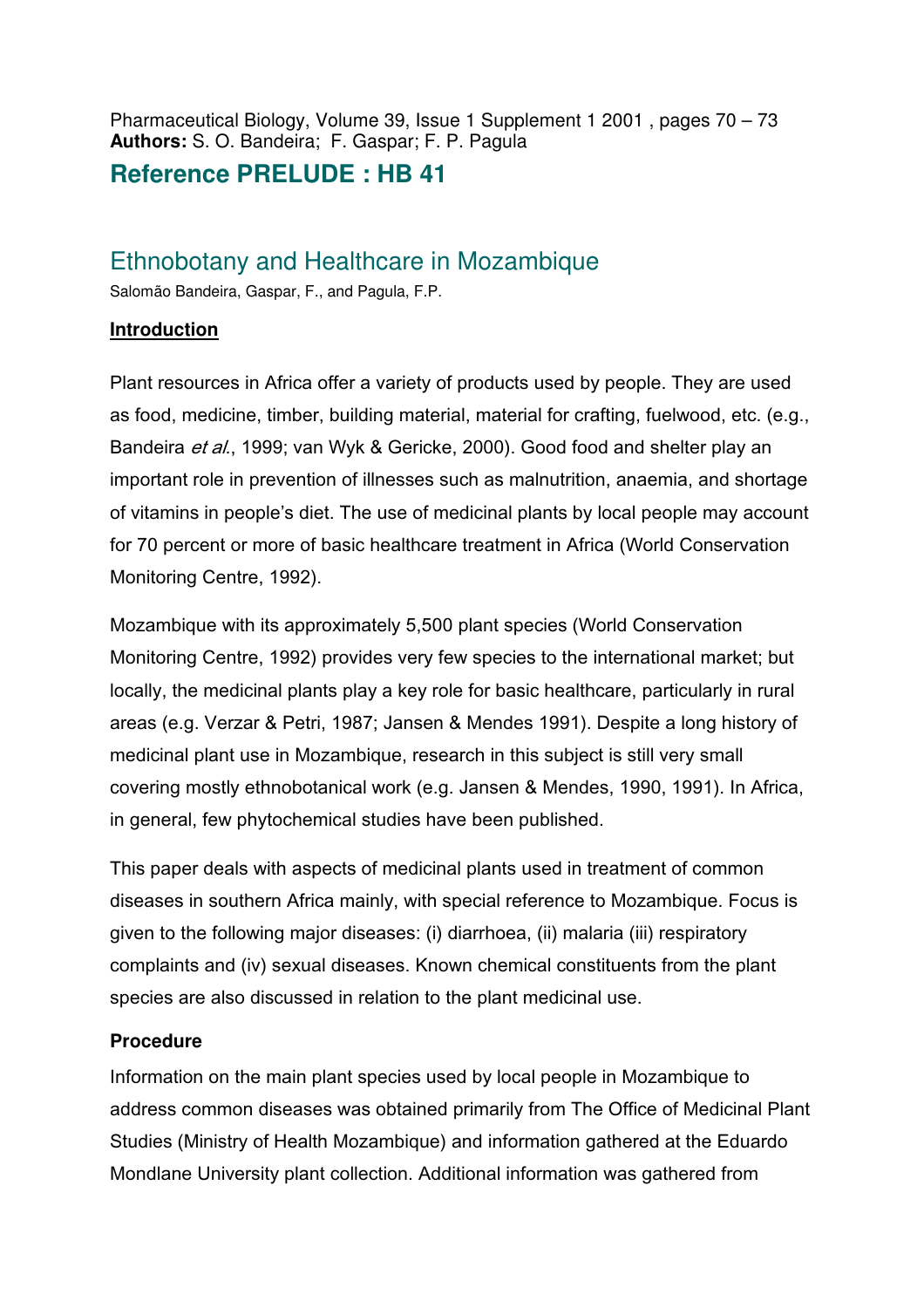literature (e.g. Jansen and Mendes, 1990, 1991; Gelfand et al., 1985; Scott et al., 1996). Phytochemical information associated with common diseases was mostly gathered from literature.

#### **Results and Discussion**

In Africa, many plant species are reported to have medicinal value. In Mozambique, up to 10 percent of its approximately 5,500 plant species (World Conservation Monitoring Centre, 1992) has been identified as being used in traditional medicine. These plant species are used in an array of diseases ranging from simple or complex pathological complications to psychological and mental illnesses. Nearly all diseases have been handled by traditional medicine in Mozambique except illnesses requiring a major surgical intervention. This seems similar in other parts of Africa. The main groups of diseases in Africa include diarrhoea, malaria, sexual complaints, respiratory complaints (including hypertension), malnutrition/anaemia, mental diseases, rheumatism/arthritis, and parasitic infections such as schistosomiasis. The first four illnesses are the most important as they affect a large proportion of people, as well as produce high rates of mortality in Africa and Mozambique in particular. Therefore, this paper gives emphasis to these four illnesses.

Table 1 lists the main plant species used by local people for the traditional medicine treatment of diarrhoea. There are three different kinds of diarrhoea: (i) common diarrhoea, characterized by liquid or semi-liquid faeces recurrent many times a day, (ii) dysentery, which is a type of bloody-diarrhoea infected by the vibrio *Shigella* and (iii) cholera, a water diarrhoea infected by vibrio *Cholera*. The last two diseases usually have a high lethal rate in Mozambique, if not treated within a short period of time. The plant species Acacia nilotica, Annona senegalensis, Elephantorhiza elephantina and Sclerocarya birrea have been reported as being frequently used by local people in Mozambique and elsewhere in Africa (e.g. Gelfand, 1985; Scott et al., 1996; van Wyk *et al.*, 1997). These plants species (see again Table 1) seem to play a major role in stopping or slowing down diarrhoea recurrence, but usually the patient's need for hydration requires an intervention of modern medicine. These complementary needs may represent an important opportunity for collaboration of both traditional and modern medicine. Most plant species used to threat diarrhoea contain tannins, and to some extent terpenoides, compounds already known to have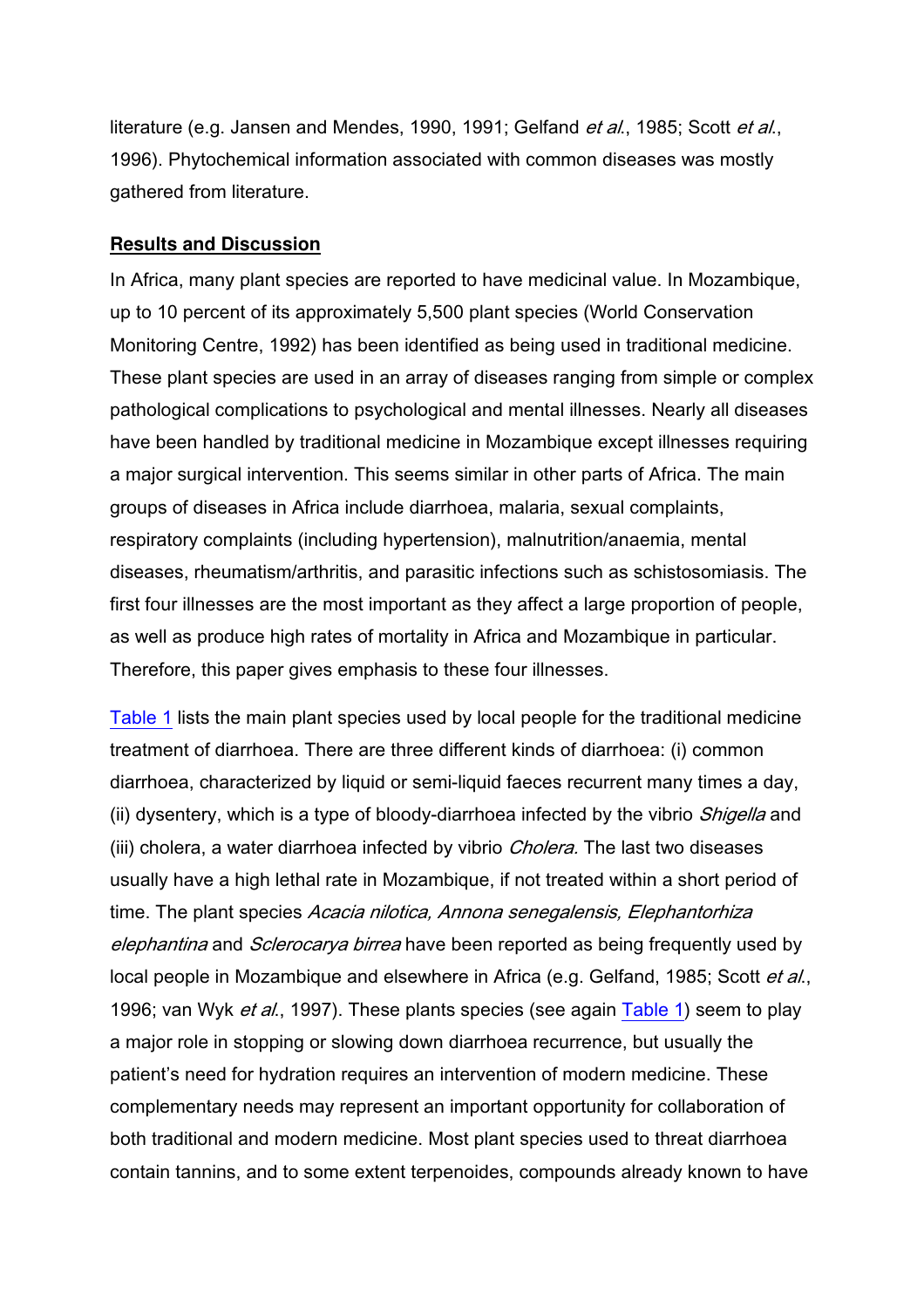anti-diarrhoeal and anti-septic properties (see Bruneton, 1995). Roots and bark comprise 75 percent of the plant part used in diarrhoea treatment. In Congo (formerly Zaire), 8 species out of 38 revealed antidiarrhoeic properties (Lona et al., 1999).

Malaria is still one of the main causes of the high mortality rates among both children and adults in most African countries, including Mozambique. Usually, traditional medicine based on plants has been rather efficient in treating malaria symptoms. Momordica balsamina is frequently used to cure vomits believed to be associated with bilis and fever. *Spirostachys africana* is used in healing headaches. Raunvolphia caffra contains alcaloides, which is used for malaria, as well as reserpin, a compound used in healing high blood pressure (van Wyk et al., 1997). Bridelia cathartica is commonly used in southern Mozambique to heal malaria headaches. This species seems to have methyl-salicylate, a headache-healing compound (Scott et al., 1996). Pains in bone articulation associated with malaria have traditionally been tackled using a mixture of leaves of eucalyptus, avocado, and guava in Mozambique. More research is needed in order to know whether these plant species affect malaria plasmodium. Bridelia cathartica, and recently Salacia kraussii, have revealed some anti-malarial activity (Jurg et al., 1987; Figueiredo et al., 1998). Leaves comprise up to 60 percent of the plant part used in malaria treatment in Mozambique. In Kenya, leaf extracts of *Vernonia brachycalyx* O. Hoffm. Schreber have shown strong anti-malarial activity (Oketch-Rabah *et al.*, 1999).

Respiratory complaints cover an array of ailments such as pneumonia, bronchitis, asthma, cough, etc. (e.g. van Wyk et al., 1997; Diallo et al., 1999). The orchid Ansellia africana (whole plant) is largely used in asthma treatment in southern Mozambique (Fato, 1995). *Opuntia* spp. (whole plant), although an introduced species in Africa, is largely utilized as an expectorant in healing bronchitis and cough. The bark of *Warburgia salutaris*, a very popular species in southern Africa, is used to heal mainly cough and cold. Mannitol seems to be the main chemical constituent in this species, which also contains tannin used for diarrhoea disease (van Wyk et al., 1997). Hypertension is traditionally medicated using Rauvolfia caffra, known to have reserpine (Scott et al., 1996).

Traditional medicine has had a role in slowing opportunistic infections related to the AIDS virus such as diarrhoea, pneumonia, and skin infections. Medicinal plant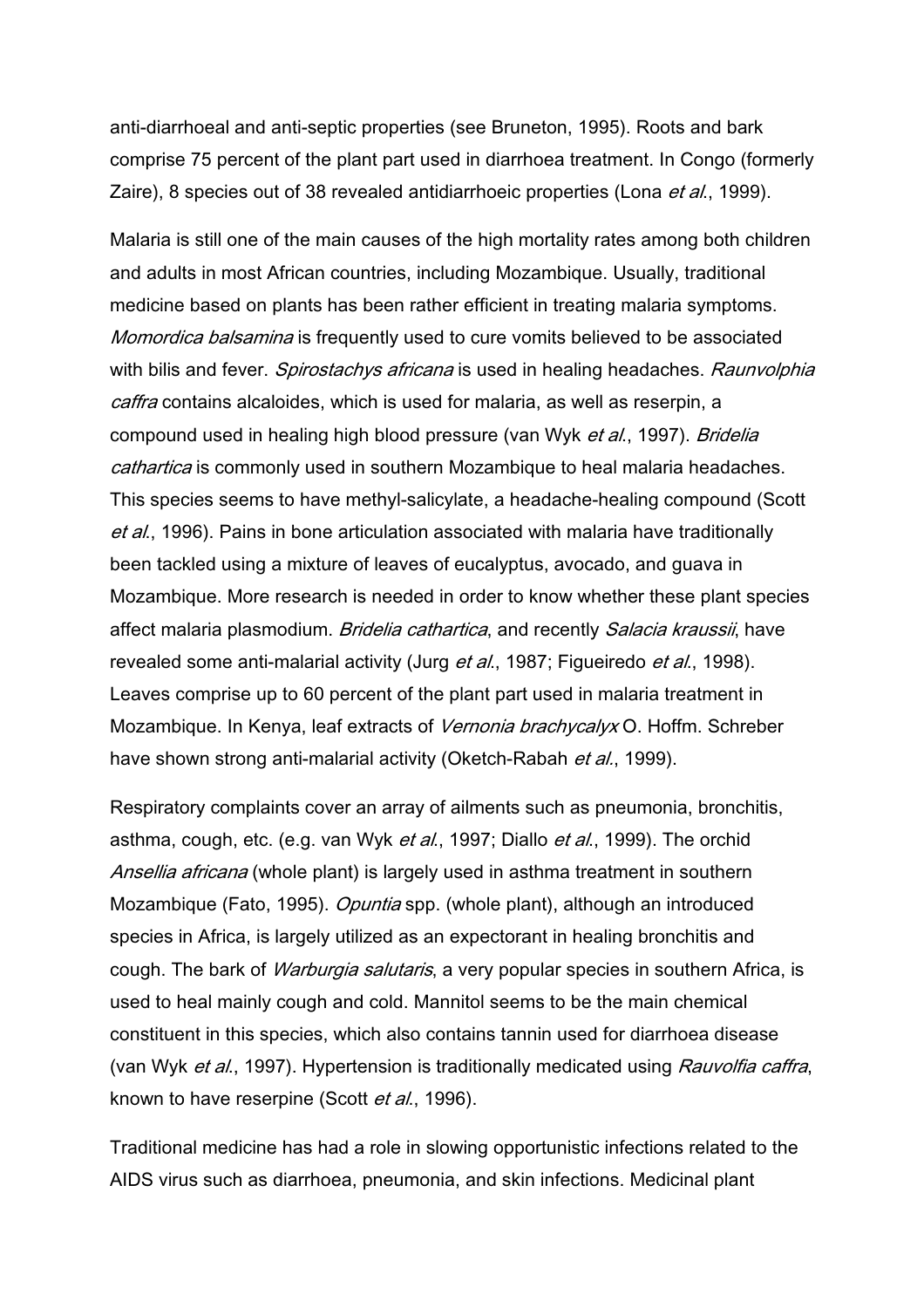practitioners are quite reluctant to provide information on plants species used with AIDS patients. The list provided in Table 1 is still preliminary. These plants, according to traditional practitioners, are rather more efficient in healing other sexual complications such as infertility (e.g., *Sarcostema viminale*) and prostate hypertrophy (e.g., Prunus africana, Hypoxis hemerocallidea). Phytosterol is the main compound occurring in the plant species used for healing prostate hypertrophy and impotency (e.g., Scott et al., 1996).

Research in bioactive products is still at early stages in many countries in Africa. This type of research has to be promoted as a means for the developing countries to understand the potential use of their plant resources, and as a means for better promoting basic healthcare. Few works in phytochemical research in Mozambique have been internationally published (Jurg et al., 1991; Figueiredo et al., 1998; Pagula *et al.*, 2000) and they have dealt with plants species used as anti-malarial and essential oils. Future research in medicinal plants should also cover the species with antibacterial and molluscicidal activity as studies elsewhere in Africa (e.g. Ndamba et al., 1994; Oketch-Rabah & Dossaji, 1998; Eloff, 1999).

#### **Acknowledgements**

We thank Mr. Ernesto Nacamo for helping with the curation of the botanical names.

#### **References**

Bandeira, S.O., Albano, G., Barbosa, F.M., 1999. Diversity and uses of plant species in Goba, Lebombo mountains, Mozambique, with emphasis on trees and shrubs. In: Timberlake J., Kativu S., eds., African Plants: Biodiversity, Taxonomy and Uses. London: Royal Botanic Gardens, pp. 429-439.

Bruneton, J., 1995. Pharmacognosy, phytochemistry, medicinal plants. *Intercept*, Hampshire.

Diallo, D., Hveem, B., Mahmoud, M.A., Berge, G., Paulsen, B.S., Maiga, A., 1999. An ethnobotany survey of herbal drugs of Gourma District, Mali. Pharmaceutical Biol 37: 80-91.

Eloff, J.N., 1999. The antibacterial activity of 27 southern African members of the Combretaceae. S Afr J Sci 95: 148-152.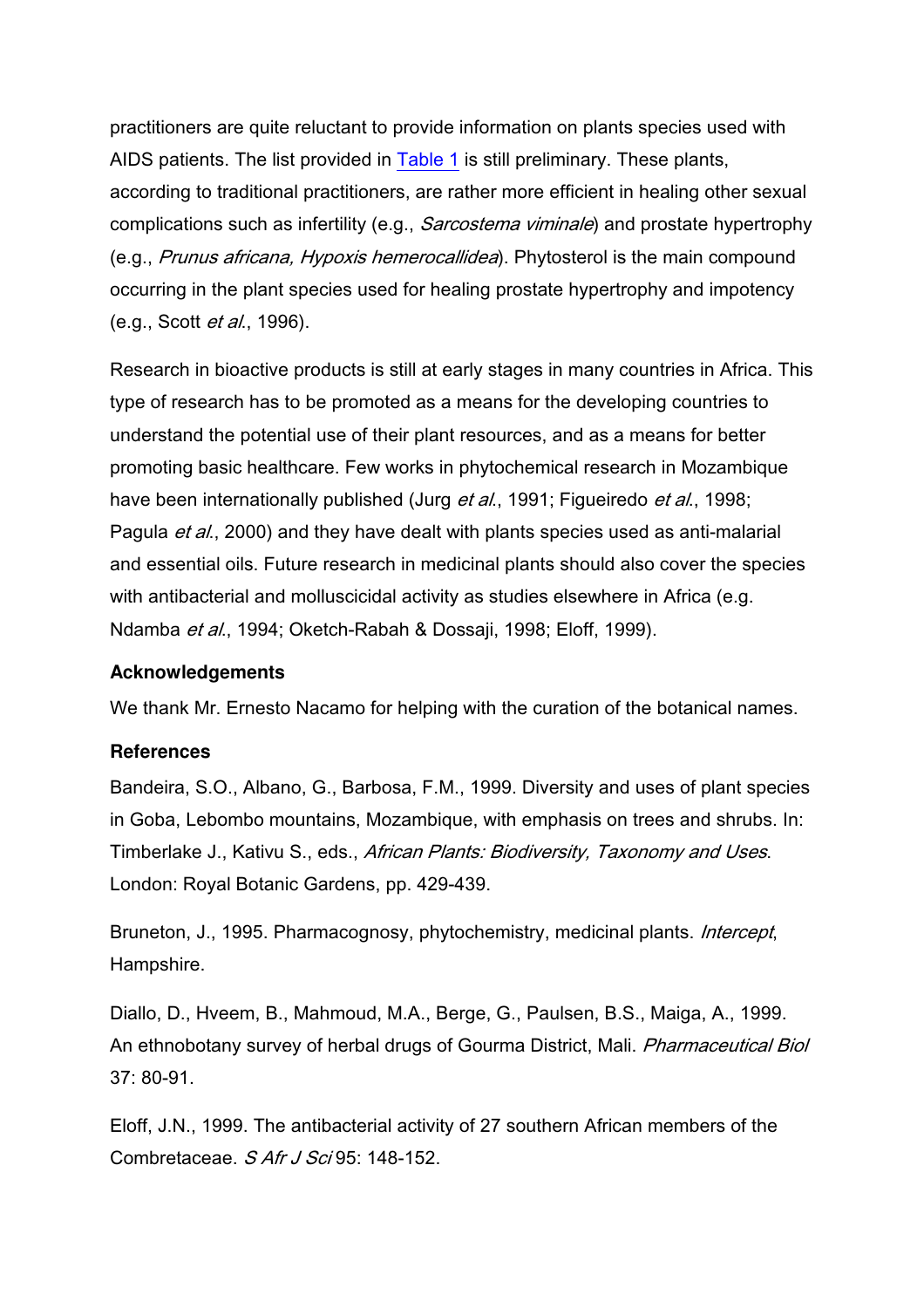Fato, P., 1995. Plantas Medicinais na Cidade de Maputo: sua Aplicação, Proveniência e Comercialização. Licenciatura Thesis, Maputo, Universidade Eduardo Mondlane. (in Portuguese)

Figueiredo, J.N., Räz, B., Séquin, U., 1998. Novel quinone methides from *Salacia* Kraussii with in vitro antimalarial activity. J Nat Prod 61: 718-723.

Gelfand, M., Mavi, S., Drummond, R.B., Ndemera, B., 1985. The Traditional Medicinal Practitioner in Zimbabwe. Harare: Mambo Press.

Jansen, P.C.M., Mendes, O., 1990. Plantas Medicinais - Seu Uso Tradicional em Moçambique. Maputo: Instituto Nacional do Livro e do Disco, Tomo 3. (in Portuguese)

Jansen, P.C.M., Mendes, O., 1991. Plantas Medicinais - Seu Uso Tradicional em Moçambique. Maputo: Gabinete de Estudo da Medicina Tradicional, Tomo 4. (in Portuguese)

Jurg, A., Tomás, T., Pividal, J., 1991. Antimalarial activity of some plant remedies in use in Marracuene, southern Mozambique. J Ethnopharmacol 33: 79-83.

Lona, L., Kambu, K., Mesia, K., Cimanga, K., Apers, S., De Bruyne, T., Pieters, L., Totte, J., Vlietinck, A.J., 1999. Biological screening of traditional preparations from some medicinal plants used as antidiarrhoeal in Kinshasa, Congo. Phytomedicine 6: 59-66.

Ndamba, J., Nyazema, N., Makaza, N., Anderson, C., Kaondera, K.C., 1994. Traditional herbal remedies used for the treatment of urinary schistosomiasis in Zimbabwe. J Ethnopharmacol 42: 125-132.

Oketch-Rabah, H.A., Dossaji, S.F., 1998. Molluscicides of plant origin: molluscicidal activity of some Kenyean plants. S. Afr J Sci 94: 299-301.

Oketch-Rabah, H.A., Dossaji, S.F., Mberu, E.K., 1999. Antimalarial activity of some Kenyan medicinal plants. Pharmaceutical Biol 37: 329-334.

Pagula, F.P., Baser, K.H.C., Kurkcuoglu, M., 2000. Essential oil composition of Eucalyptus camaldulensis Dehn. from Mozambique. J Essent Oil Res 12: 333-335.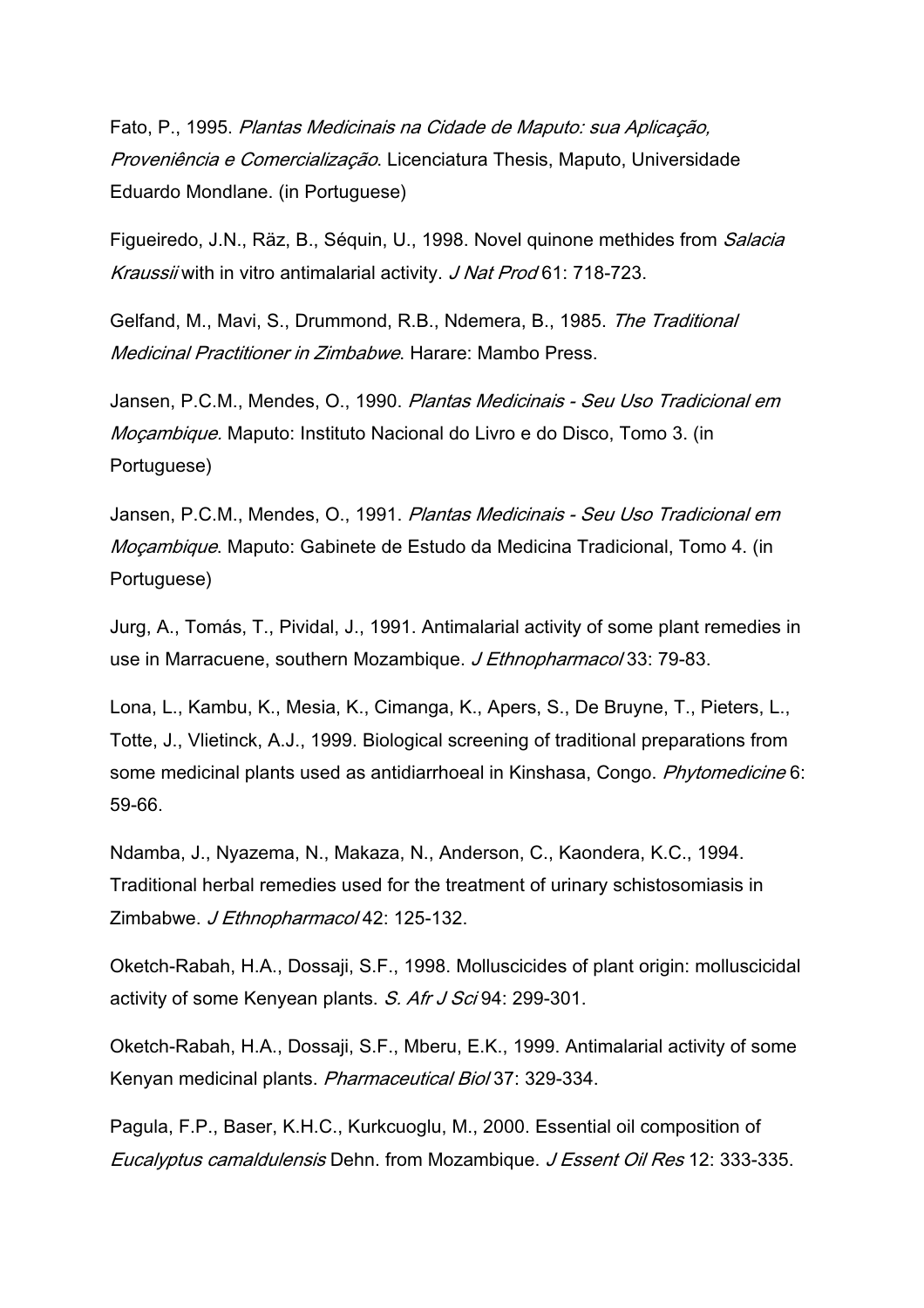Scott, A., Lewis, G., Cunningham, A., 1996. Zulu Medicinal Plants: An Inventory. Pinetown: University of Natal.

Verzar, R., Petri G., 1987. Medicinal-plants in Mozambique and their popular use. J Ethnopharmacol 19: 67-80.

World Conservation Monitoring Centre, 1992. Global Biodiversity Status of the Earth's Living Resources. London: Chapman & Hall.

van Wyk, B-E., Oudtshoorn, B., Gericke, N., 1997. Medicinal Plants of South Africa. Pretoria: Briza Publications.

van Wyk, B-E., Gericke, N., 2000. People's Plants. A Guide to Useful Plants of Southern Africa. Pretoria: Briza Publications.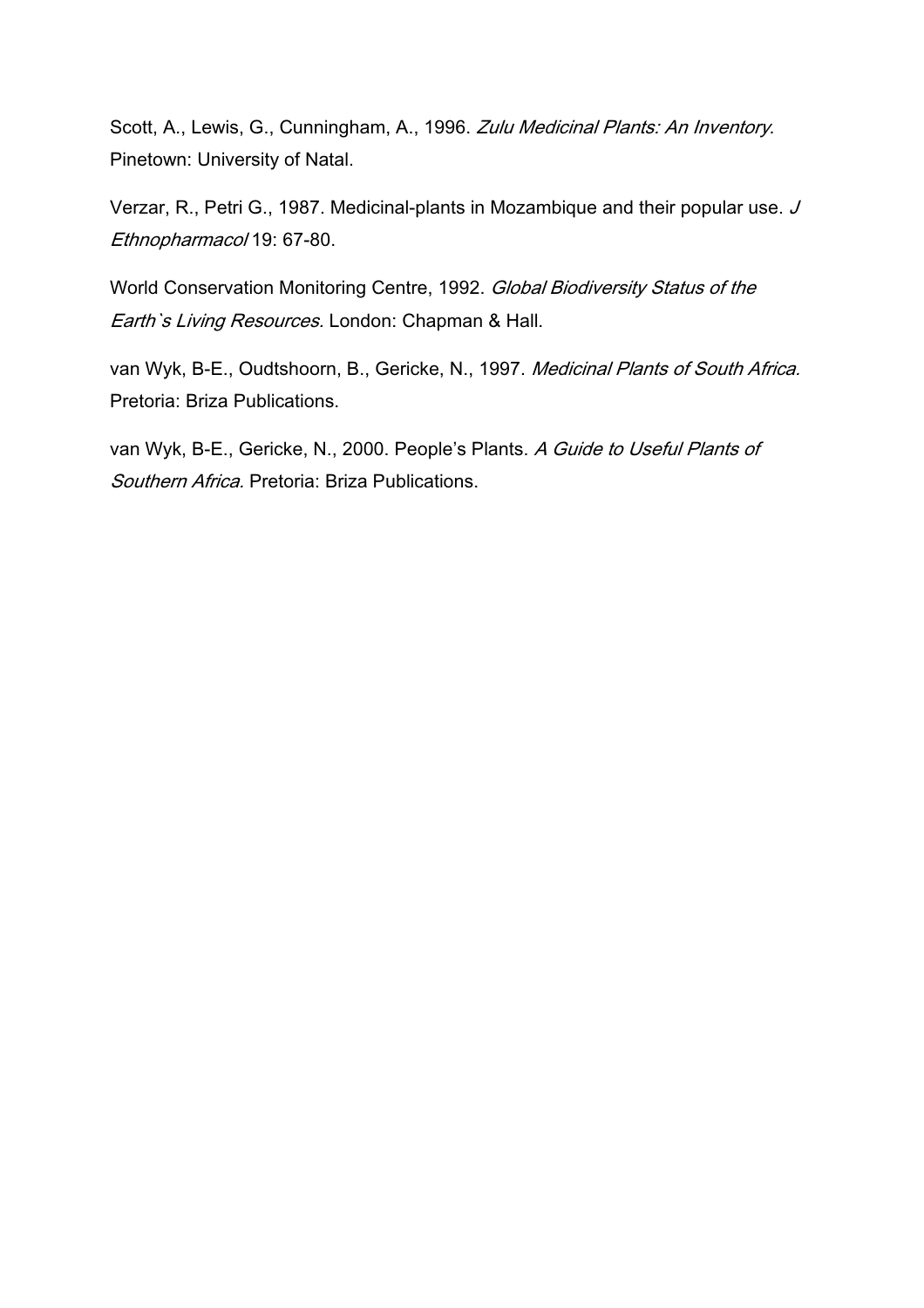#### **Table 1. Major medicinal plants species used in Mozambique**

**Key:**

| $(+) =$ used     |
|------------------|
| $(-)$ = not used |
|                  |
|                  |
|                  |

| <b>Botanical names</b>                       | A              | B              | $\mathbf c$              | D                        |
|----------------------------------------------|----------------|----------------|--------------------------|--------------------------|
| Acacia karroo Hayne                          | $\,{}^+$       | $+$            |                          |                          |
| Acacia nilotica (L.) Willd. ex Del.          | +              | $\ddot{}$      | $\ddot{}$                |                          |
| Acridocarpus natalitus Juss.                 | $\ddot{}$      |                |                          |                          |
| Adansonia digitata L.                        | $\ddot{}$      | $\ddot{}$      | $\overline{\phantom{0}}$ |                          |
| Alepidea amatymbica Eckl. & Zeyh.            | -              | $\ddot{}$      | $\overline{\phantom{0}}$ |                          |
| Aloe marlothii Berger                        |                | $\overline{a}$ | $\overline{\phantom{0}}$ | +                        |
| Annona senegalensis Pers.                    | $\ddot{}$      | -              | $\ddot{}$                | $\ddot{}$                |
| Ansellia africana Lindl.                     |                |                | $\ddot{}$                |                          |
| Bridelia cathartica Bertol. f.               |                | $\ddot{}$      |                          | +                        |
| Capparis tomentosa Lam.                      |                |                | $\ddot{}$                |                          |
| Cissampelos mucronata A. Rich.               | $\,{}^+$       | -              | $\overline{\phantom{a}}$ | $\ddot{}$                |
| Combretum molle R. Br. Ex G. Don.            | $\,{}^+$       |                | $\overline{\phantom{0}}$ |                          |
| Dichrostachys cinerea (L.) Wight & Arn.      |                |                | $\overline{\phantom{0}}$ | $\,{}^+$                 |
| Elephantorrhiza elephantina (Burch.) Skeels  | $\,{}^+$       |                | -                        | $\ddot{}$                |
| Eriosema cordatum E. Mey.                    |                |                | $\overline{a}$           | $\ddot{}$                |
| Euclea natalensis A. DC.                     |                | $\ddot{}$      | $\,{}^+$                 |                          |
| Garcinia livingstonei T. Anders.             | $\ddot{}$      |                |                          |                          |
| Gladiolus dalenii van Geel                   | $\,{}^+$       | -              | $\overline{\phantom{a}}$ | $\overline{\phantom{0}}$ |
| Hypoxis hemerocallidea Fisch. & C.A. Mey.    |                |                | $\overline{\phantom{0}}$ | $\ddot{}$                |
| Kigelia africana (Lam.) Benth.               | +              | $\overline{a}$ | $\overline{a}$           |                          |
| Lannea discolor (Sond.) Engl.                |                |                | $\overline{a}$           | $\,{}^+$                 |
| Lippia javanica (N. L. Burm.) Spreng.        |                | $\ddot{}$      | $\ddot{}$                |                          |
| Maytenus senegalensis (Lam.) Excell          | $\ddot{}$      |                |                          |                          |
| Melia azedarach L.                           | $\ddot{}$      |                |                          |                          |
| Momordica balsamina L.                       | -              | $\ddot{}$      |                          |                          |
| Myrothamnus flabellifolius Welw.             | $\overline{a}$ |                | $\ddot{}$                |                          |
| Ophuntia spp.                                | $\overline{a}$ |                | $\ddot{}$                |                          |
| Ozoroa obovata (Oliv.) R. & A. Fernandes     | $\pmb{+}$      |                |                          |                          |
| Prunus africana (Hook.f.) Kalkm.             | -              |                |                          | $\pmb{+}$                |
| Rauvolfia caffra Sond.                       |                | $\ddot{}$      | $\ddot{}$                |                          |
| Rhoicissus tridentata (L.f.) Wild & Drummond | -              |                | $\overline{\phantom{0}}$ | $\pmb{+}$                |